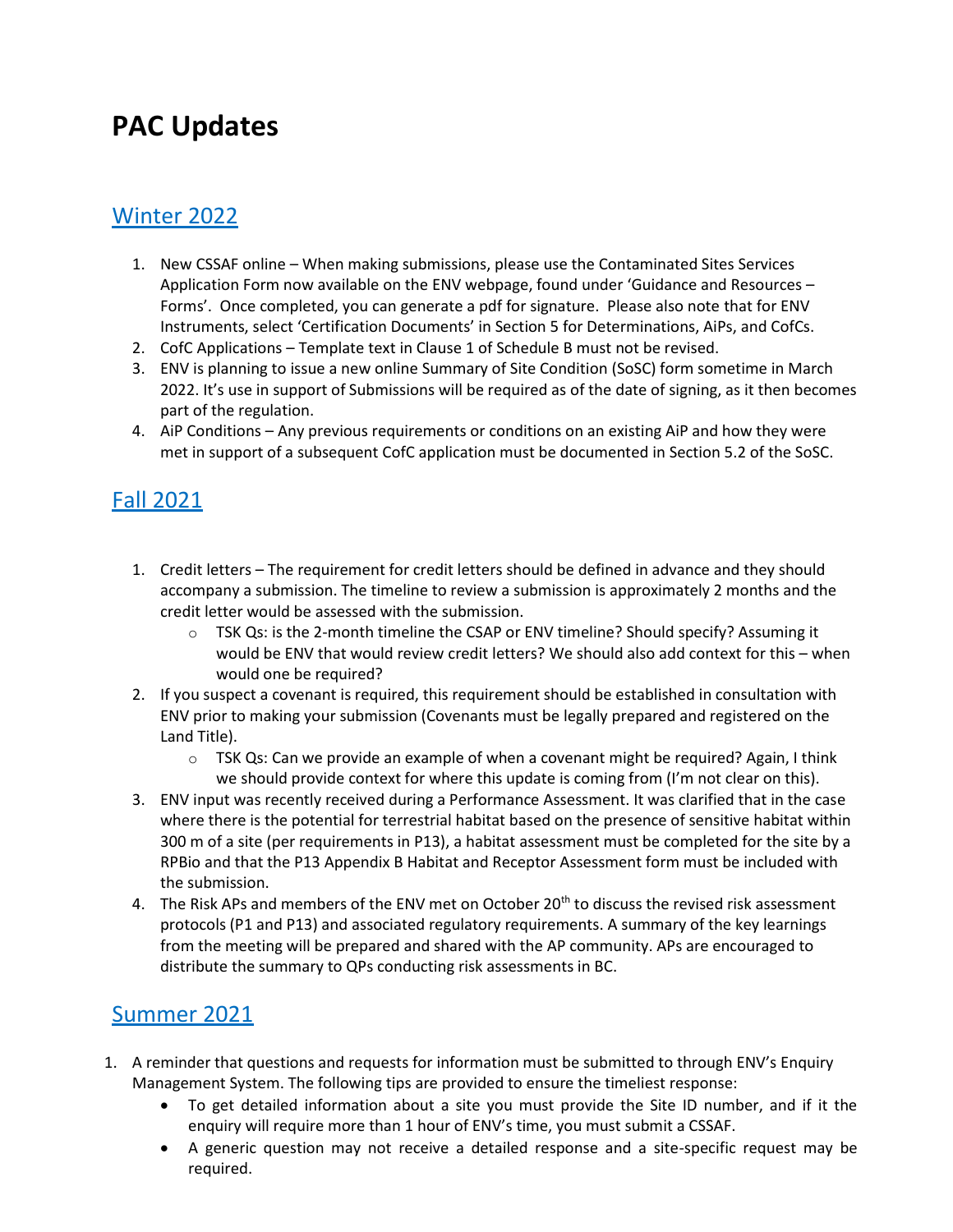- ENV may decide that it is not best to respond in email; ENV is being careful with how they respond in email and may decline to give instructions.
- Theoretical policy questions don't fit with ENV's records system and ENV will not respond to policy questions by email. Questions re: Protocols may be answered.
- ENV's goal is to respond as quickly as possible current average response time is 2 weeks.
- All requests must be written/emailed. Site-specific phone calls/meetings with ENV can be scheduled by sending a CSSAF with an agenda to the Client Information Officer, which includes information about the site/situation and a site ID.
- If there is a question that is not appropriate for the enquiry management system (i.e., policy question), the question could be brought forward to the CSAP Executive who will determine if a formal question should be submitted to ENV.
- 2. Members are reminded to use the ENV's current Summary of Site Condition fillable pdf for all submissions to CSAP/ENV. A link to the most recent version of the form was provided in the June 16, 2021 Site Remediation News titled 'Revised site identification webpages and new Site Disclosure Statement online form now available' and is provided here for your convenience: [https://www2.gov.bc.ca/gov/content/environment/air-land-water/site-remediation/guidance](https://www2.gov.bc.ca/gov/content/environment/air-land-water/site-remediation/guidance-resources/forms)[resources/forms.](https://www2.gov.bc.ca/gov/content/environment/air-land-water/site-remediation/guidance-resources/forms)
- 3. In a recent submission, the potential requirement for a covenant was raised. During a discussion, ENV indicated that the Director has to consider CSR Section 48/EMA Section 53(3) and may require a covenant. Examples may include a Section 219 covenant under the Land Title Act, such as a covenant related to ongoing operations and maintenance of a risk mitigation system at a site.

A summary of previous PAC Updates is available [here](https://csapsociety.bc.ca/wp-content/uploads/Performance-Assessment-Committee-Updates-Winter-2021.pdf) 

#### **Screening Updates**

#### **Preliminary Screening**

Both CSAP and ENV submission fees cheques should be sent to CSAP together with the submission. Cheques sent directly to ENV, or prior to submission, or missing CSAP reference number will not be accepted. Please instruct your clients and accountants.

The Ministry is moving to having all enquiries regarding applications, whether they be from APs, QPs, clients/industry or even internal to government, be submitted to the Client Information Officer at [csp\\_cio@victoria1.gov.bc.ca](mailto:csp_cio@victoria1.gov.bc.ca) .

Please note that any other enquiries are to be sent to the email addresses specified on our Contact Us [webpage.](https://can01.safelinks.protection.outlook.com/?url=https%3A%2F%2Fwww2.gov.bc.ca%2Fgov%2Fcontent%3Fid%3DA4D08BEE59244B8BA9DBBA13DF620BDC&data=04%7C01%7Cnpomareda%40csapsociety.bc.ca%7C7476038d27d6416161cf08d967dc5256%7Cab97e2b2085f45ba971aec284160d874%7C0%7C0%7C637655018238726805%7CUnknown%7CTWFpbGZsb3d8eyJWIjoiMC4wLjAwMDAiLCJQIjoiV2luMzIiLCJBTiI6Ik1haWwiLCJXVCI6Mn0%3D%7C1000&sdata=KDJNxQ6pi5Ujjvh2J6IkoofpI4KgNkARx8cyExu4UiY%3D&reserved=0) For examples SiteID related questions go to [SiteID@gov.bc.ca](mailto:SiteID@gov.bc.ca) and technical questions would be submitted to [remediationFAQs@gov.bc.ca](mailto:remediationFAQs@gov.bc.ca)

Please subscribe to the Ministry Site Remediation News. You will find the instructions here, <https://www2.gov.bc.ca/gov/content/environment/air-land-water/site-remediation/site-remediation-news>

#### **Detailed Screening**

### **Scope Of Review Completed by Approved Professional**

APs are reminded to include under the SoSC "SCOPE OF REVIEW COMPLETED BY APPROVED PROFESSIONAL" all reports that have been reviewed as part of the regulatory submission. Such a list may include the Stage 1 PSI, Stage 2 PSI, DSI, CoR, HHERA and PVP's as appropriate.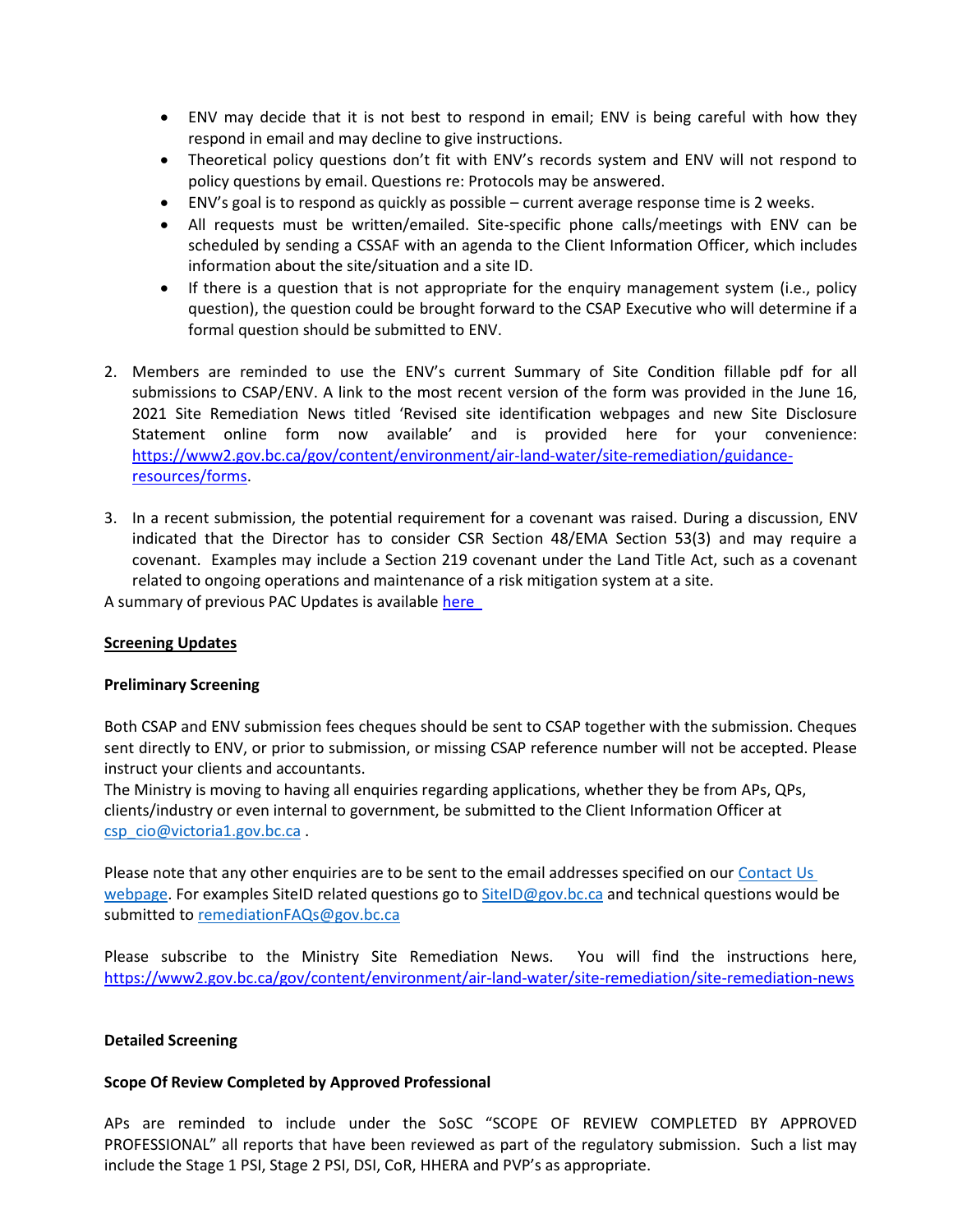#### **Professional Communications**

Written communication, unlike face-to-face interactions, do not allow you to assess audience reaction in real time and is something we all had to get used to under COVID. We, as professionals, must be more careful in written communication, particularly emails, that we are responding in an appropriate manner. This applies to all professionals whether AP's, consultants or regulators and requires that we maintain civility and social graces. We all tend to adjust our behavior to our surroundings and if we deal with those who are unable to maintain civility and social graces, and this can affect our judgement in these matters. Always take a second look and think what the recipient might interpret into your comments. More simply said, you get more flies with honey than with vinegar and always remember to take the high road.

# Spring 2021

Members are reminded that preapproval from the ministry is required when the entire extent of contamination at a non-high risk contaminated site will not be delineated and/or remediated and will not be included in an application for an Approval in Principle or a Certificate of Compliance. The preapproval must to be obtained prior to an application for an Approval in Principle or Certificate of Compliance under Protocol 6. Note that the preapproval requirements for Protocol 6 submissions also apply for release requests under

the site identification process.

Consult the ministry's preapprovals website for commonly encountered scenarios where full delineation or remediation may not be possible. Be aware that the scenarios requiring preapproval from the ministry include flow-through contaminant plumes and contamination caused by the placement of contaminated fill from multiple widespread and undetermined historical sources with no identified responsible person or that has been identified as wide-area contamination.

Overall submission numbers are down, but we hope to see a return to more regular numbers this summer given the adjustments made in meeting process requirements.

CSAP is committed to continue working with BC ENV to help streamline the process where feasible.

A summary of PAC Updates is available [here](https://csapsociety.bc.ca/wp-content/uploads/Performance-Assessment-Committee-Updates-Winter-2021.pdf)

### **Screening Updates**

#### **Preliminary Screening**

The new CSAP Transmittal Letter was uploaded on March 19, 2021 (changes were made to the front page, and Land Title requirement). It can be found at the CSAP website, [Make a Submission/Package section,](https://csapsociety.bc.ca/submission-package-forms/) along with new ENV forms.

### **Detailed Screening**

The instrument templates (CoC, AiP etc.) are currently under revision and are anticipated to be released in the Spring so please regularly check the CSAP Website if you are preparing a submission. If you are preparing a submission information which used to be contained in Procedure 12 can be found under "[Preparing applications for contaminated sites legal documents](https://www2.gov.bc.ca/gov/content?id=EF40AC4E5C93409C9832472101B7153A)" under Professional Reliance.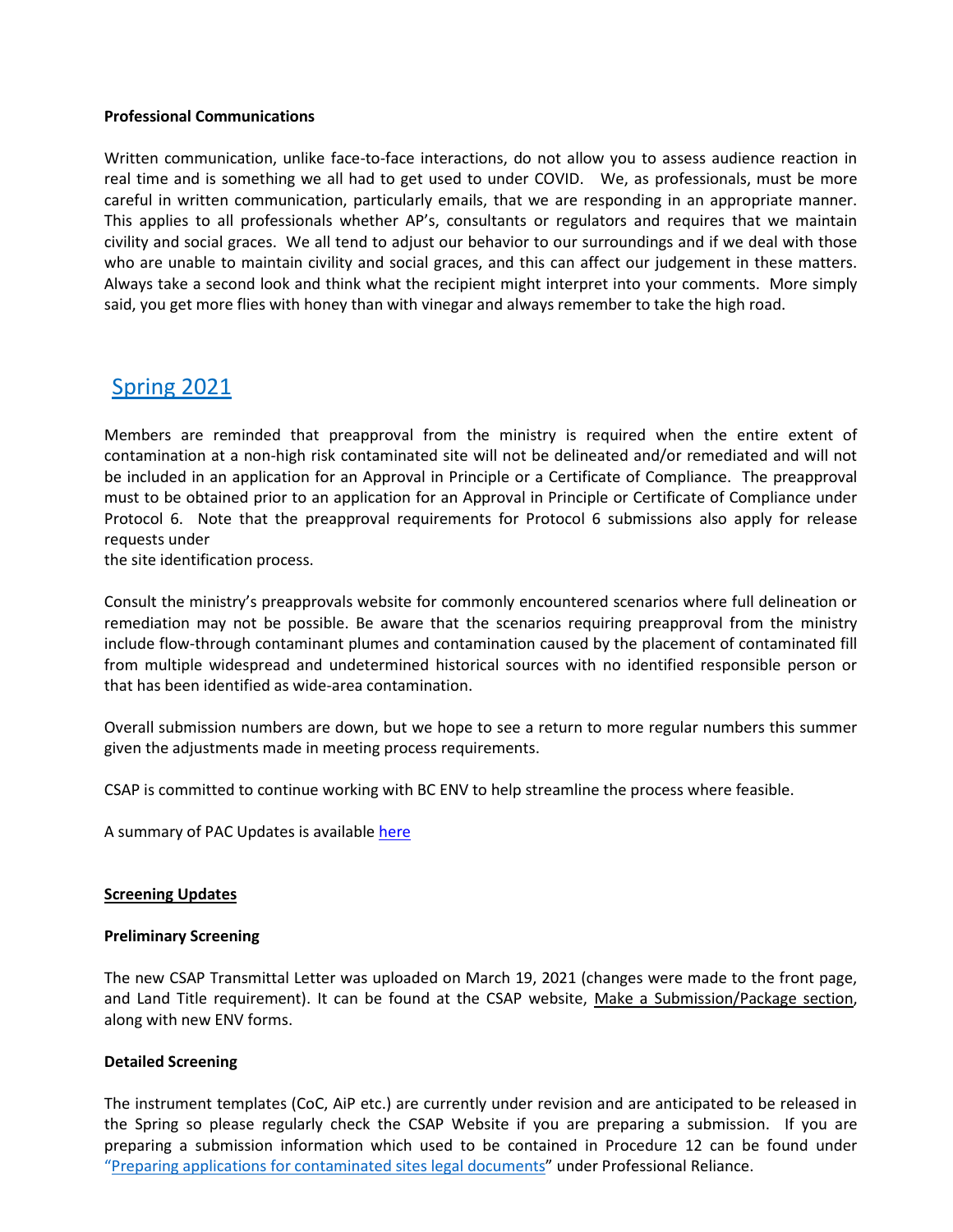Recent submissions documenting communications with affected parcel owners (formerly called AG11) have been meeting detailed screening requirements. The checklist formerly found in AG11 can be found under the heading "[Contamination Migration](https://www2.gov.bc.ca/gov/content?id=FC5FC6407168478D9CBB56C00427D5B7)" and the link under text can be found here "[Source Parcel](https://www2.gov.bc.ca/assets/gov/environment/air-land-water/site-remediation/docs/forms/migration_checklist.pdf)  [Responsible Persons and Affected Parcel Owners](https://www2.gov.bc.ca/assets/gov/environment/air-land-water/site-remediation/docs/forms/migration_checklist.pdf)".

# **Winter 2021**

PAC is working with BC ENV to confirm the best path forward on submissions made after the CSR Stage 13 Amendments came into effect on February 1, 2021. Thisincludes possibly streamlining P6 Preapprovals for Wide Area Fill and Flow Through/To sites and clarifying any P12 issues as it may relate to managing 'High Risk' sites. PAC will not have all of the answers that may arise out of current Performance Assessment, but CSAP and BC ENV are committed to working together to help expedite submissions in light of the recent regulatory changes. Prior to making a submission, members should familiarize themselves with the changes and seek opinion from colleagues is support of key decisions on the need for P6 Preapprovals or BC ENV involvement.

### **Screening Updates**

### **Preliminary Screening**

The Administrative Screener reminds you that a new SoSC fillable PDF has been released by ENV and must be used by Submitting AP's. In addition, new SRCR, NoOM and NOIR have also been released and are fillable PDF and are also required for regulatory submissions. Members are reminded to visit the CSAP and ENV websites to download these forms.

### **Detailed Screening**

### **Local Background**

Instruments have recently been seen which reference "Regional Background" in Schedule C of the Instrument. Submitting AP's are reminded that the correct terminology is "Local Background" as referenced in Section 6(2)l of the EMA. Only in P4 does doe these substances get referenced as regional and in Section 2 states" "This protocol provides regional background concentration estimates for specified inorganic substances in soil in British Columbia as well as proceduresfor establishing local background concentrations in soil on a site-specific basisfor use under the Contaminated Sites Regulation.

### **Forms for AP Submissions**

AP's are reminded that current forms must be used in submissions. Please check the ENV website to ensure you are using the most recent SoSC, SCRC, NoOM, NOIR and others. Older version of the forms submitted to ENV prior to Feb 1<sup>st</sup> are acceptable however the latest version of the SoSC must be used.

The instrument templates are currently under revision and are anticipated to be released in the Spring so please watch the CSAP Website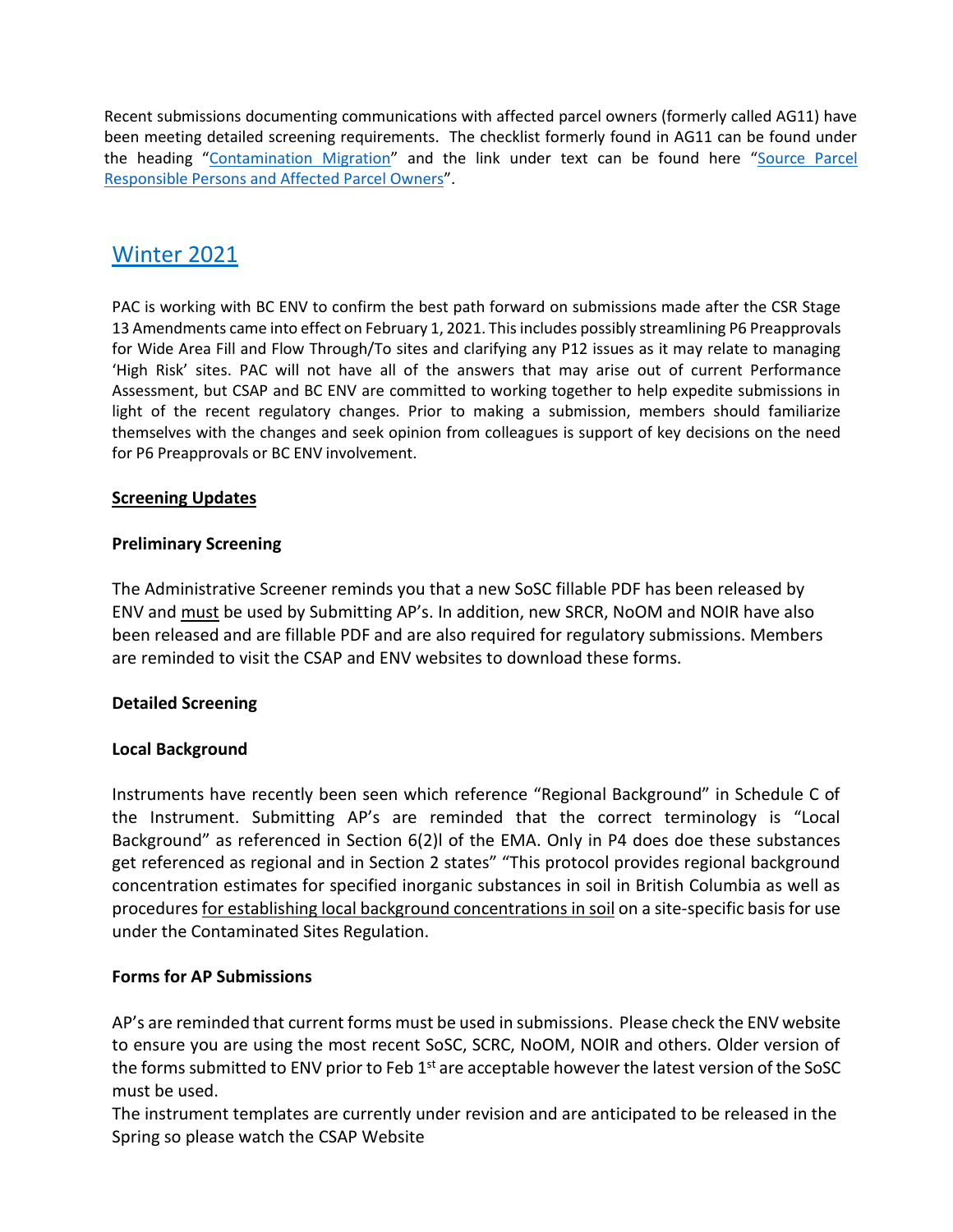# Fall 2020

The PAC provides the following comments based on lessons learned from performance assessments:

### **Arm's Length AP Reviews**

For performance assessments conducted on submissions requiring an arm's length review (*see the CSAP Rules at<https://csapsociety.bc.ca/wp-content/uploads/CSAP-Rules.pdf> for when an arm's length review is required*) the approved professional(s) is expected to remain arm's length during the performance assessment. To confirm the arm's length review status, the approved professional (s) should provide a cover letter indicating that they have reviewed the Additional Information Addendum prepared in response to PA Stage 1 PA Panel comments; and, agree with the information presented.

#### **Boundaries of a Site**

A recent performance assessment considered application for a Certificate of Compliance for a large property in which CSR Schedule 2 activities had only occurred within a small portion. AECs and COCs were limited to the areas of Schedule 2 activities, hence investigation and remediation were focused on these areas. The panel noted that both presence and absence of contamination are expected for investigation to qualify for legal instruments. Therefore to qualify for a Certificate of Compliance for the Schedule 2 use areas and the rest of the property, investigation of the entire legal parcel area would have been expected to satisfy the ministry that there is no likelihood of contamination elsewhere on the larger parcel of land. ENV provided the following comments which supported the panel's assessment: "*Where one is seeking a CoC for a large property such as this one where the Schedule 2 use occurred within a small footprint of the property it's best to seek an instrument for the metes and bounds of the Schedule 2 use to avoid having to investigate the remainder of the property to a level that would satisfy the director that there is no likelihood of contamination elsewhere. This is because the presence of contamination is not contingent on a Schedule 2 use but when a director issues a CoC it confirms an absence of contamination or satisfaction of risk-based standards for any residual contamination that may be present*." Note that a Protocol 6 director's approval to obtain a CoC for a part site is required. The relevant ENV documentation is Procedure 6. Establishing the Boundaries of a Site.

#### **Technical Review Committee Updates:**

Currently the TRC has two active projects:

### **Arsenic in Soil Background Assessment**

As a result of the Stage 10 Amendments, practitioners identified that arsenic in soil was now becoming a challenge to manage at their sites. Thisissue was communicated to BC ENV and they asked CSAP to collect some more information on the issue. Over the summer the TRC polled our members to collect some more information on this issue (e.g., locations, cost implications, effect on schedules, etc.). Results of this survey were shared with ENV and the next step was to hold a workshop with ENV and a few CSAP members to discuss the information and identify next steps. The workshop was scheduled for this fall; however, it has been postponed until after the election when ENV can participate.

### **CSAP Guidance for Assessment of Soil Vapour and Ambient Air Phase 3**

The first phase of this project was conducted in 2018 and involved the identification of 22 topicsthat CSAP practitioners and ENV identified as benefiting from some further guidance. Of the 22 topics, nine were selected to move forward for guidance development. During the second phase of this project, four of the topics were selected for guidance development, which culminated in the document titled, CSAP Guidance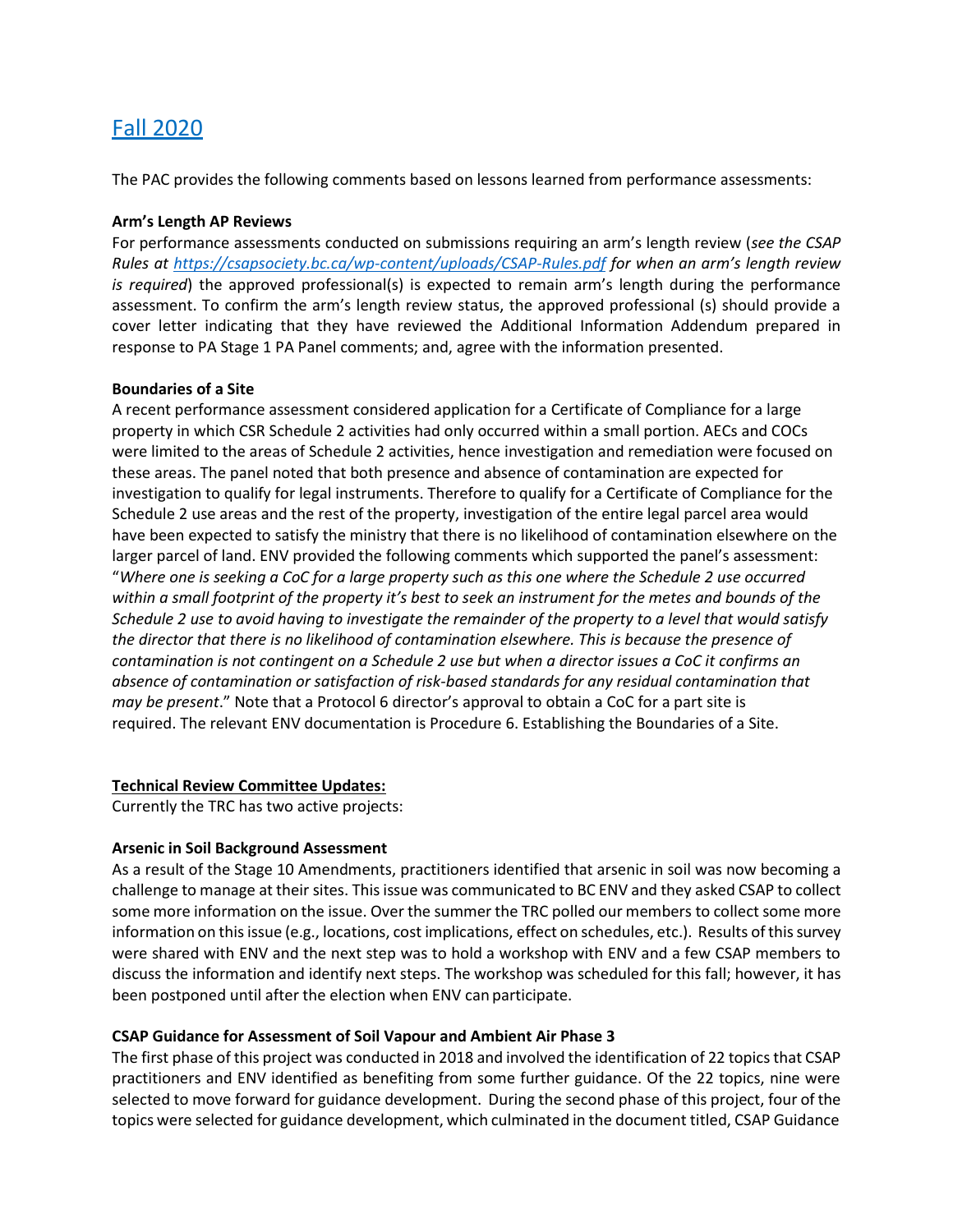on the Assessment of the Soil Vapour to Air Pathway. This document was finalized in August 2020 and is currently published on CSAP's web site (see link below). The third phase of the project will involve addressing the remaining five topics that were identified earlier. An RFP will be released shortly for those interested in being involved in developing the guidance.

TRC documents completed over the past year include:

- PFAS Guidance Document (January 2020)
- CSAP Petroleum Hydrocarbon review (August 2020)
- CSAP Guidance on the Assessment of the Soil Vapour to Air Pathway (August 2020)

Copies of these and previous TRC project deliverables are posted online for easy access and can be found at this [link.](https://csapsociety.bc.ca/members/professional-development/technical-studies/)

If you have any suggestions for a topic that the TRC could tackle, please contact [Christine Thomas,](mailto:christine_thomas@golder.com) Chair of the TRC.

# Summer 2020

Draft Final Determination instrument and cover letter should match ENV released Preliminary Determination wording and format and be sent in between 35 and 60 days after release date to CSAP administrative screener (Anna) and NOT directly to ENV.

As highlighted by the TRC a factual document has been released which presents findings of a review of petroleum hydrocarbon data in soil and groundwater from issued legal instruments. AP's and practitioners are encouraged to review this document for guidance purposes.

As highlighted by the PAC, P6 Approvals are required where the entire extent of contamination has not been addressed and where the legal instrument application does not include all affected parcels.

For AG11 Communication packages, submitting AP's are requested to present a comprehensive summary of the correspondence in a clear, chronological manner (potentially in tabular format) to aid review by the screener. (i.e. if the initial AG11 was updated to include additional correspondence this should be d not simply appended to the package).

In order the expedite the Screening and ENV release of instruments, AP's who are Submitting for multiple instruments are requested to include an overall plan that clearly identifies the locations and relationships of the Source Site and Affected Parcels and their respective Site Registry ID's where possible.

Submitting AP's are reminded to please included email addresses for the applicable parties in the instrument cover letter.

Should you have any questions with any of these updates please send your comments to Anna Popova who will direct as appropriate.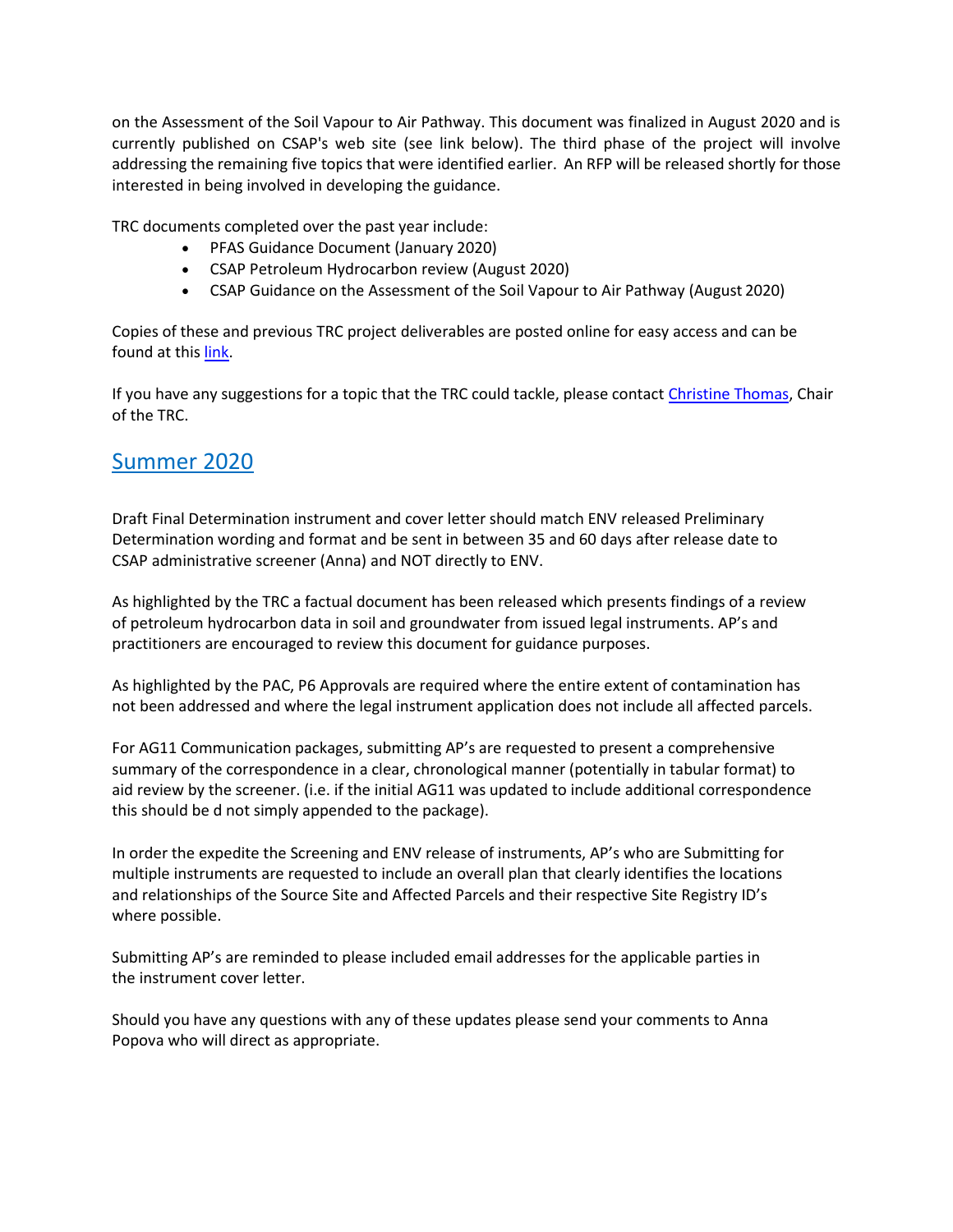# Spring 2020

Recent submissions have been found Protocol 6 ineligible due to lack of Director's Approval not to delineate and remediate the entire extent of contamination. As stated in Protocol 6. Table 2, Item 1 - a Director's Approval is required prior to application for a legal instrument if the submission does not include the entire area of contamination, including contamination at the source parcel and contamination which has migrated from that parcel to a neighboring parcel or parcels. The requirement for a Director's Approval not to delineate and remediate the entire extent of contamination includes all neighboring parcels affected by migrating contaminants, including those that do not fall within provincial jurisdiction.

### **Lessons Learned**

A recurring lesson learned from performance assessments involves technical reports submitted for legal instrument applications which are limited to the most recent environmental investigation and remediation information, with historical reporting provided in appendices. Environmental work to achieve site closure often requires many years, if not decades, to complete and many previous reports and related documents, possibly by multiple consultants and regulators may have been prepared for the site. While it is recognized that the effort required to consolidate the historical reporting with the current investigations and remediation may be significant, it is necessary to provide context and rationale for the technical work undertaken for identification of APECs and PCOCs, delineation of COCs and remediation to achieve numerical and/or risk-based standards.

Site investigation reports, remediation plans and confirmation of remediation reports submitted for legal instrument application are the source documents relied upon for assessment of site conditions and reviewed in a performance assessment. These documents are expected to be comprehensive and therefore to list, review, summarize and interpret all relevant current and historical site investigation and remediation data and documentation for a site and surrounding lands. The requirement for comprehensive reporting of site investigations and remediation is outlined in ENV's Technical Guidance 11. Guidance for a Stage 2 Preliminary Site Investigation and Detailed Site Investigation and CSAP's Practice Guidelines.

### **Detailed & Administrative Screening Committee Updates:**

Our most recent webinar "Lessons Learned and More" was a great success. Focusing on reviewing recent preliminary and detailed screening issues and reminders, we broke a record for most attended CSAP webinar. We note that the software we used had a limit of 100 participants, unknown to us, and some of you may not have been able to log in. Should you have missed this webinar please view at [https://csapsociety.bc.ca/members/pd-webinars/.](https://csapsociety.bc.ca/members/pd-webinars/)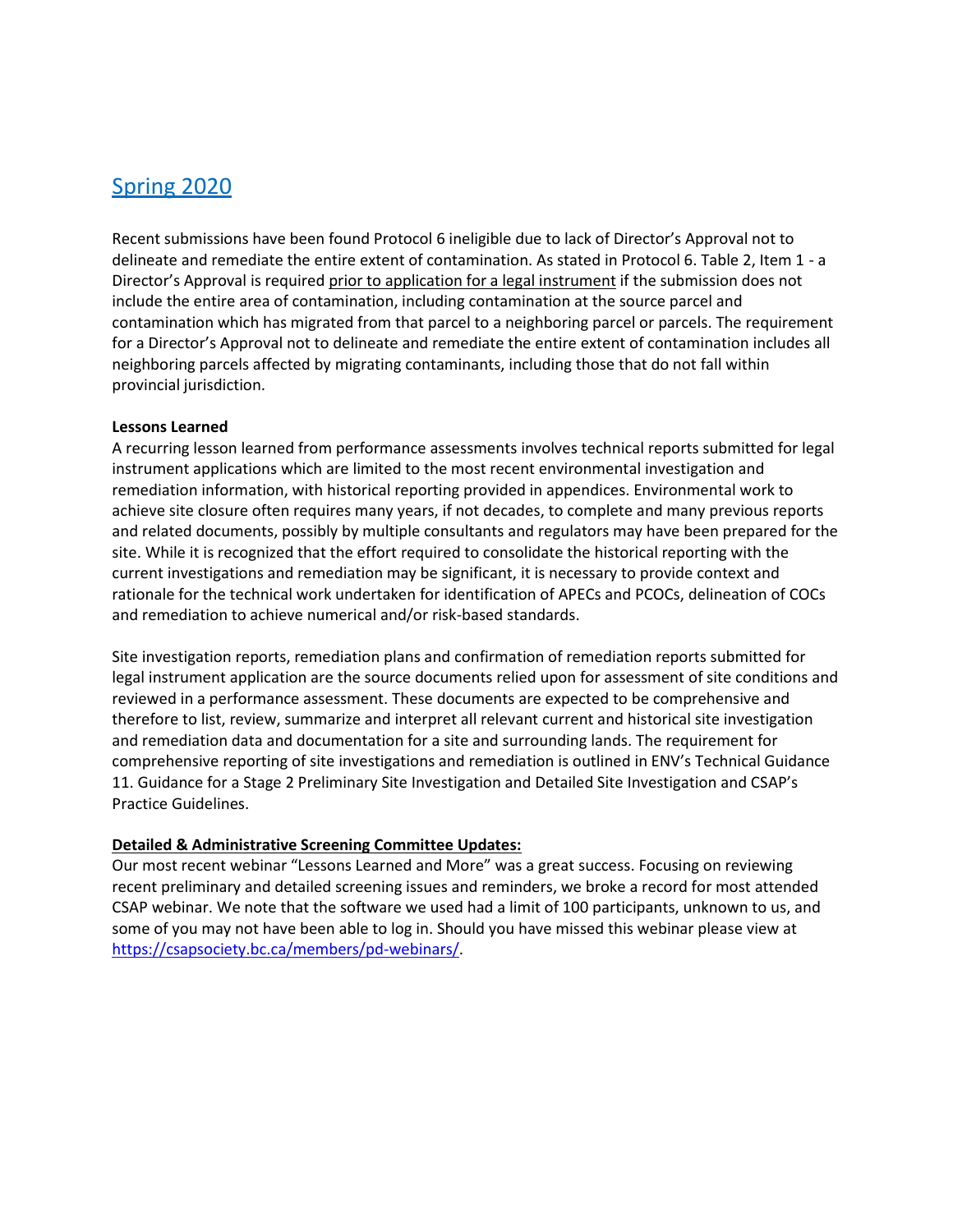# Winter 2020

BC ENV updated the SoSC (version 2.3) and posted a new fillable PDF. You can find CSAP's fillable version [here.](https://csapsociety.bc.ca/submission-package-forms/)

Please note that the ministry form does not include the P21 checklist for water use evaluation included in the CSAP SoSC. This checklist is not mandatory for inclusion with the SoSC, but does provide a thorough list of required information for water use determinations.

Reminder that completion of the CSAP Submission Transmittal Letter is mandatory and a hard copy must be provided with each submission for a legal instrument. Please note that dates and signatures for submission documents revised during the detailed screening process or performance assessment must be current. This includes the SoSC and draft legal instrument.

BC ENV has provided clarification for a comment on a P21 related Q&A presented at the Fall PD Workshop. The question and BC ENV clarification follow.

**Q.** If your site lies within an area of a mapped aquifer, but one can demonstrate it is not actually an aquifer (i.e. hydraulic characteristics or water quality), is a Water Use Determination (WUD) required from BC ENV?

- a. Yes
- b. No

**A.** b) As long as it can be shown to meet Protocol 21 requirements, then no formal WUD is needed from BC ENV.

Annette Mortensen, Senior Contaminated Sites Officer provided the following clarification: Thank you for the opportunity to clarify the P21 question. While I agree that "no formal WUD is needed as long as it can be shown that the site meets the Protocol 21 requirements", the Q&A gave the impression that a mapped aquifer can be exempt from DW use by showing it does not have the required hydraulic characteristics. This exemption option is not available in P21, thus a WUD would be required if making this argument (see further details below). However, there is an exemption option in P21 for mapped aquifers with poor natural water quality and if the site fulfills this requirement there is no need for a WUD from ENV. The CSAP question, in its current form, includes both hydraulic characteristics and water quality and cannot be answered by a yes/no answer. To avoid confusion, I suggest rewording the question to include poor natural water quality only.

P21 specifies that current drinking water use applies to all mapped aquifers. For unconsolidated aquifers, this is described in Figure 1 and for bedrock aquifers additional text is included in Section 6.0 and Figure 4. In general, mapped unconsolidated aquifers fulfill the hydraulic yield requirements for a viable aquifer. The only site I have ever seen where this was not the case, was where the aquifer boundaries were not correctly mapped on IMap. Here a WUD application can be made to ENV showing that the mapped aquifer is not present on the site using site-specific data. For bedrock units, it is fairly common to measure yield in the shallow part of the aquifer that does not fulfill the requirements for a viable aquifer, however, the aquifer is mapped based on higher yielding fractures deeper in the bedrock. Thus, future drinking water use applies regardless of site-specific hydraulic data showing that the shallow part of the bedrock is not a viable aquifer. If a WUD application was made based on site-specific bedrock data alone, it would not be approved by ENV. The only option for a DW exemption would be a WUD showing that the shallow bedrock acts as a natural confining barrier (NCB) protecting the deeper more productive part of the bedrock (note, no WUD application has yet been approved showing the bedrock acts as a NCB).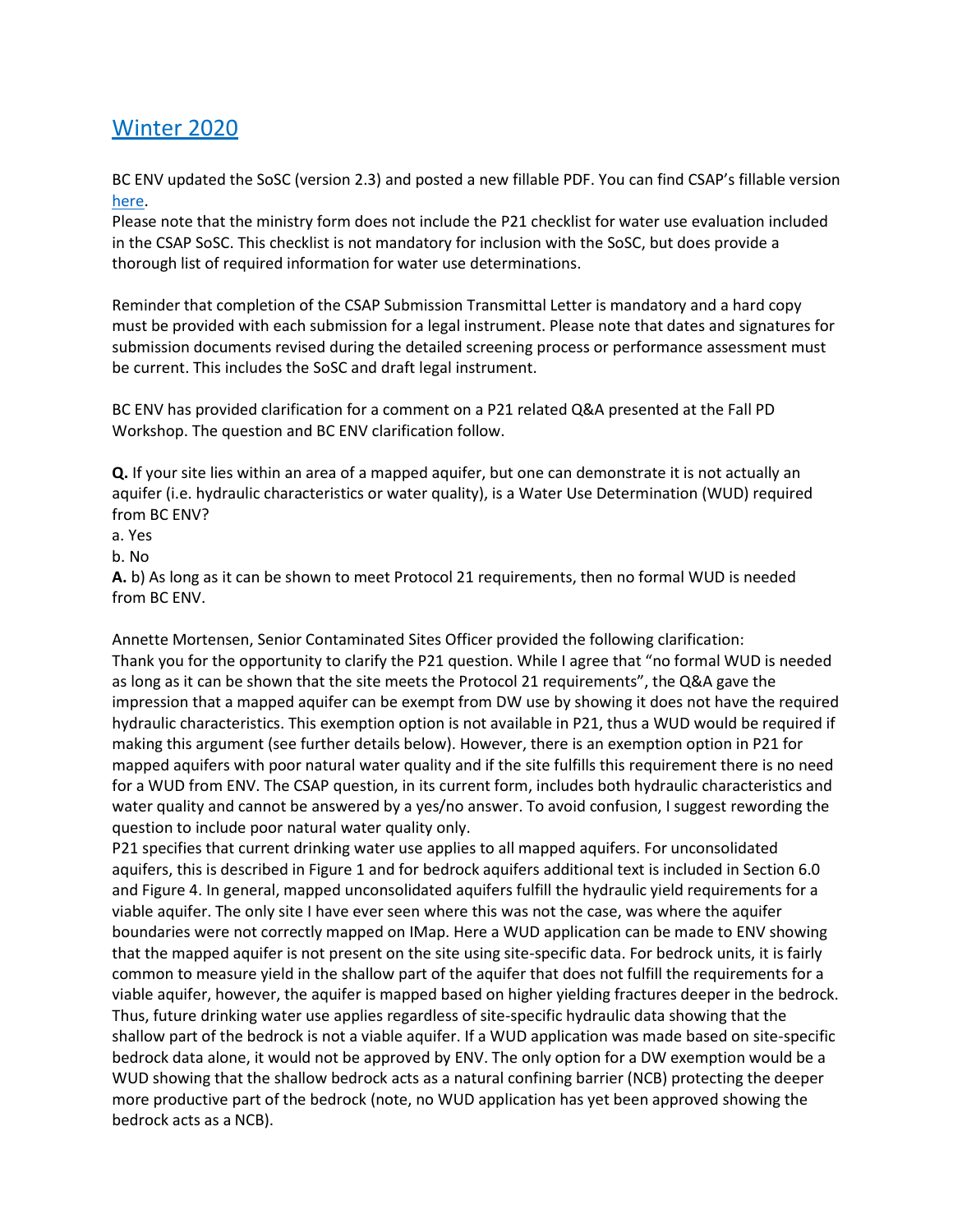Sites with poor natural water quality are exempt from future drinking water use if they fulfill one of the following requirements:

- TDS > 4000
- site located within infilled marine/estuarine foreshore; or

• sodium/chloride above DW standards for sites within 500 m of a marine/estuarine foreshore. This applies to mapped aquifers as well and no WUD is required from ENV if the P21 requirements are fulfilled (note, this is described clearly in the text and the Figure 1 flowchart, however the bedrock flowchart could be updated to make this exemption clearer for mapped bedrock aquifers).

This advice is consistent with how Protocol 21 is written and how ENV has made WUD decisions since the release of Protocol 21. If CSAP find that the typical interpretation of P21 differs from the above advice, please let us know so it can be corrected.

#### **Detailed & Administrative Screening Update**

#### **Screening Notes**

• **Lessons learned**

To avoid lengthy discussions and back and forth between the preliminary screener (PS), detailed screener (DS) and submitting AP, SoSC forms for submissions with multiple instruments, such as for a source site and one or more affected parcels should be prepared in such a way that the readers (PS, DS and ENV) can understand the correlation between all sites from the SoSCs and instruments. This means that all SoSC forms should relate to each other and that the full story should be apparent in all related SoSC forms. This includes, but is not limited, to a clear identification of the source site, the affected site(s), which site is affected by which contaminants, delineation issues, which COC was remediated to which standard, using numerical or risk based standards, etc.

Explanations can be provided in SoSC Sections 2, 4.1, 4.8, and 5.6.

### • **Use of CSAP PCOC Screening Document**

The CSAP PCOC screening document titled Potential Contaminants of Concern at Selected Commercial and Industrial Land Uses, June 2018, is intended as a guidance tool and not considered exhaustive, nor is it considered prescriptive. As stated in the PCOC screening document "*The PCOC lists in this document are not exhaustive, nor are they intended to be prescriptive. These lists are based on literature review, input from CSAP membership, and our own experience and are intended as a guide only. This document includes the opinions and suggestions of the authors and does not necessarily reflect the opinions and recommendation of CSAP or the Ministry of Environment and Climate Change Strategy.*"

It is noted that the PCOC screening document considers differentiating between primary and secondary contaminants for PCOC selection and provides an example for gasoline contamination. Please be aware that ENV has not provided guidance on the assessment of CSR regulated substances as primary and secondary contaminants in fuels or other contamination sources. Therefore, if the selected approach for PCOC selection includes differentiation between what the practitioner considers primary and secondary constituents of a potential contaminant source, the decision to eliminate regulated substances will require a site, media and contaminant specific rationale to discount regulated substances and the approach may not be acceptable to CSAP and ENV. A thorough investigation of contaminant specific PCOCs is the preferred approach.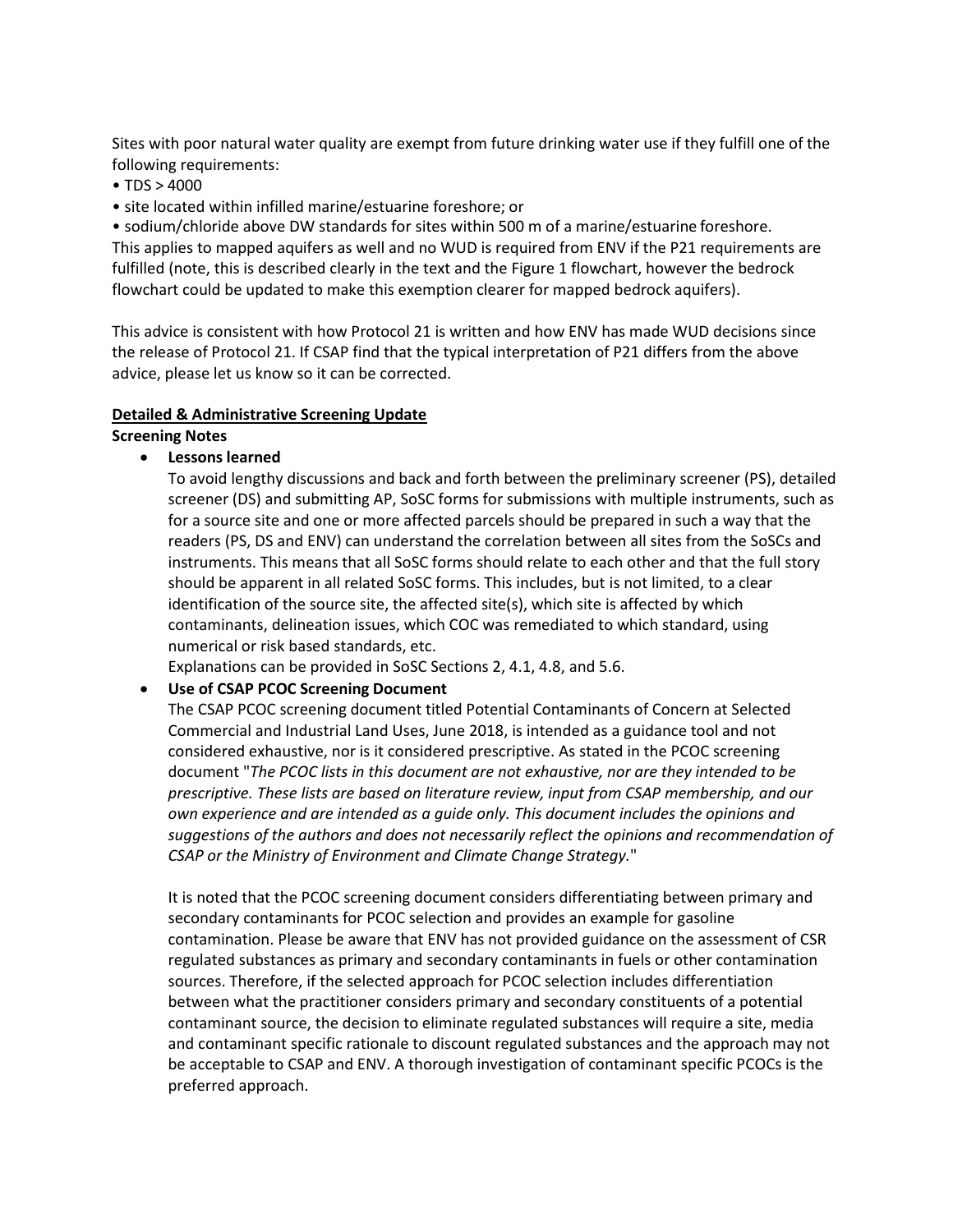# Fall 2019

The Performance Assessment Guidelines have been updated and posted to the CSAP Website <http://csapsociety.bc.ca/wp-content/uploads/PA-guidelines-Revised-SEPT-2019-v2.pdf> The update includes a new category of Performance Assessment outcomes termed "Incomplete". Section 6.3 of the PA Guidelines describes this category as follows, "In rare circumstances, such as when a landowner decides they no longer need a legal instrument for their contaminated site, or does not engage an AP(s) for their services during a PA, a PA may be categorized as incomplete. If during the PA process such circumstances are encountered, the submitting AP(s) are required to provide, in writing to the PA coordinator, a request for the PAC to review the circumstances and assess eligibility for an incomplete PA. Documentation should include communications and or documents providing evidence of the circumstances leading to the request. The PA Coordinator will respond to the request within 1 month".

### **Detailed & Administrative Screening Update**

### **Submission Review**

59 submissions have been received since April  $1^{st}$ , 2019 at a rate of about 8.5 per month and only slightly below the pre-omnibus rate of 10 per month.

42 of these submissions have been screened under the CSAP Screening process and the instruments issued by ENV to the stakeholder(s). Of the 42 instruments issues;

- 74% (31) were for Certificates of Compliance of which;
	- $\circ$  half (16) were issued to numeric standards and,
	- o half (15) were issued to risk standards
- 19% (8) were for Determinations, and
- 7% (3) were for Approvals in Principle

Of the Certificates of Compliance issued to risk standards, 63% (10) contained an exclusion for drinking water as a regulatory control to address groundwater contamination.

The breakdown of the submissions by instrument type is consistent with those observed in 2018.

### **Screening Notes**

The screening issues most commonly identified have remained consistent and the most common questions/clarifications requested by screeners refer to the following; Detailed Screening Tab

- 22a Are the risk controls listed on Schedule B of the CofC, the PVP and the SoSC consistent, with all risk controls included in all documents?
- 26 Do instrument substances correspond with CSR Schedules?

Summary of Site Condition Tab

- 4.4a Has "other" been selected, and are clear details on what has been applied provided?
- 4.4b Is sufficient information present in the SoSC to determine if appropriate attenuation factors have been used and do they agree with the conditions on the instrument?
- 4.4c Do the conditions make sense and are they consistent with site use?
- 4.5a Are substances listed correctly?
- 4.5b Are substances spelled correctly?
- 4.6e if the site has been classified a high-risk site: what are the high-risk site conditions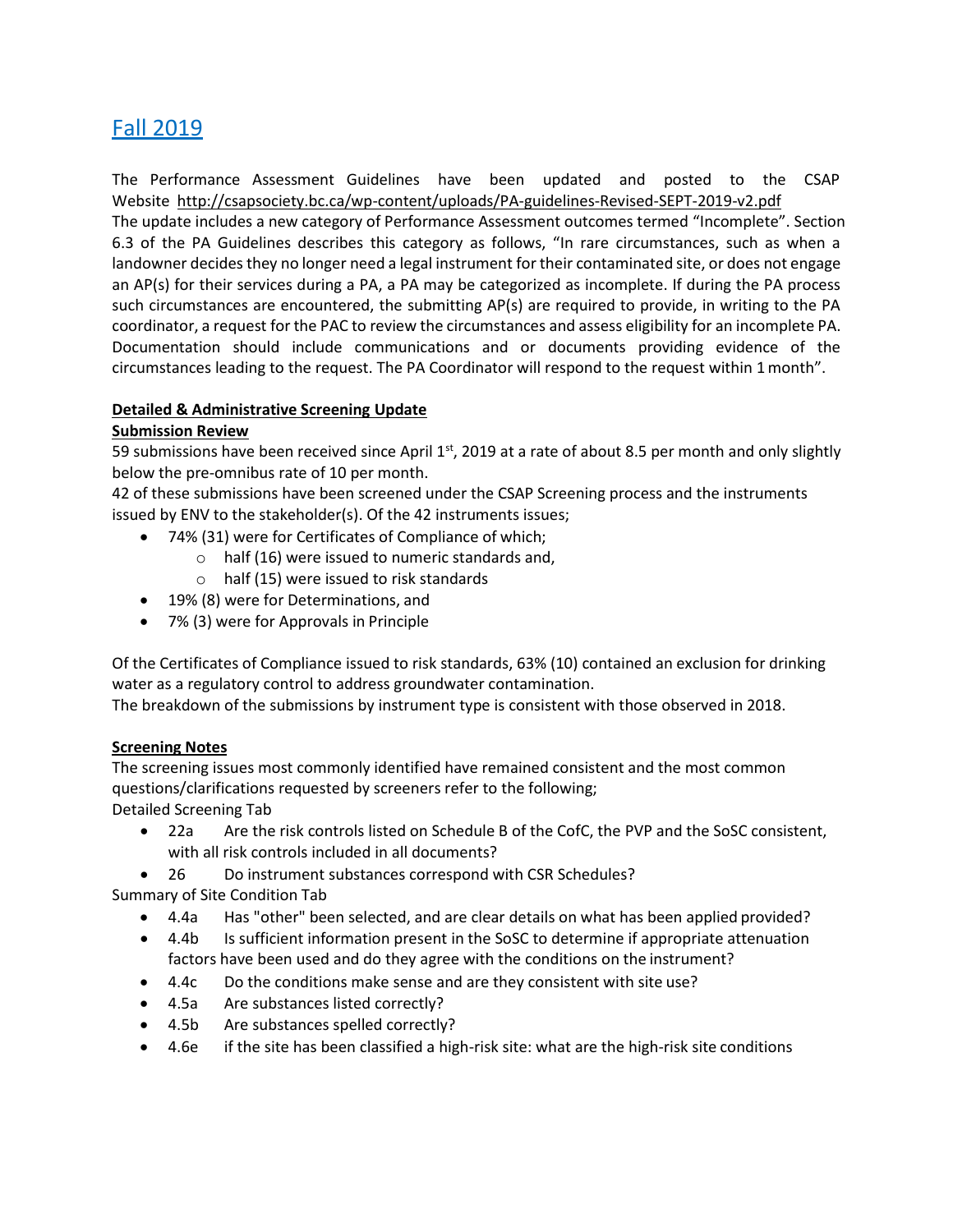# Summer 2019

- A recent performance assessment highlighted one of the key elements in the conceptual site model (CSM) underlying Technical Guidance 4: Vapour Investigation and Remediation (TG4). It is important to note that vapour investigation at the foundation elevation represents the worstcase location, even for a deep parkade structure with a shallow vapour source. The submitting AP's rationale was supported as follows:
	- **■** In this scenario, the Site is a newly constructed high rise, with 20m of underground parkade structure. The source of vapour is an ongoing offsite source, near surface. The pre-construction vapour contamination identified onsite was near surface. The vapour remediation investigation location was at the bottom of the parkade.
	- The performance assessment panel, along with most members of the PAC committee, found this rationale surprising because of the difference in elevation. Specifically, why wouldn't the ambient air in the first level of parkade represent the worst-case location for potential vapour intrusion?

The key points of the CSM in in this example are as follows (and they are also referenced and linked in TG4):

- **•** The primary process for soil vapour entering buildings is typically soil gas advection (SABCS, 2006);
- Most of the soil gas flow occurs within 1 to 2m of the foundation (SABCS, 2006); and
- Intact concrete is virtually impermeable to air flow (USEPA, 2012).

References:

- Science Advisory Board for Contaminated Sites in British Columbia (SABCS), Guidance on Site Characterization for Evaluation of Soil Vapour Intrusion into Buildings. February 2006.
- Office of Solid Waste and Emergency Response U.S. Environmental Protection Agency (USEPA), Conceptual Model Scenarios for the Vapor Intrusion Pathway. February2012.
- For resubmission of a legal instrument application that was concluded to be deficient under a performance assessment (PA), the document package is expected to be standalone. Therefore, all relevant technical reports and supporting documents from the original submission and revised or additional documents prepared to address information requests from the PA, are to be included. Please ensure that the documents and forms for a resubmission application are complete. Omissions will result in a delay in processing.
- As stated in the Performance Assessment Guidelines, where Stage 1 review findings for a PA indicate that "Additional Information is Required": The AP has two months from the date they receive the Stage 1 Review Findings to submit the required information in an Addendum to the submission. If more time is required, an extension outlining reasons for the delay may be requested from the PA coordinator. To avoid long PA processing times, no more than three extensions will be accepted (up to 6 months).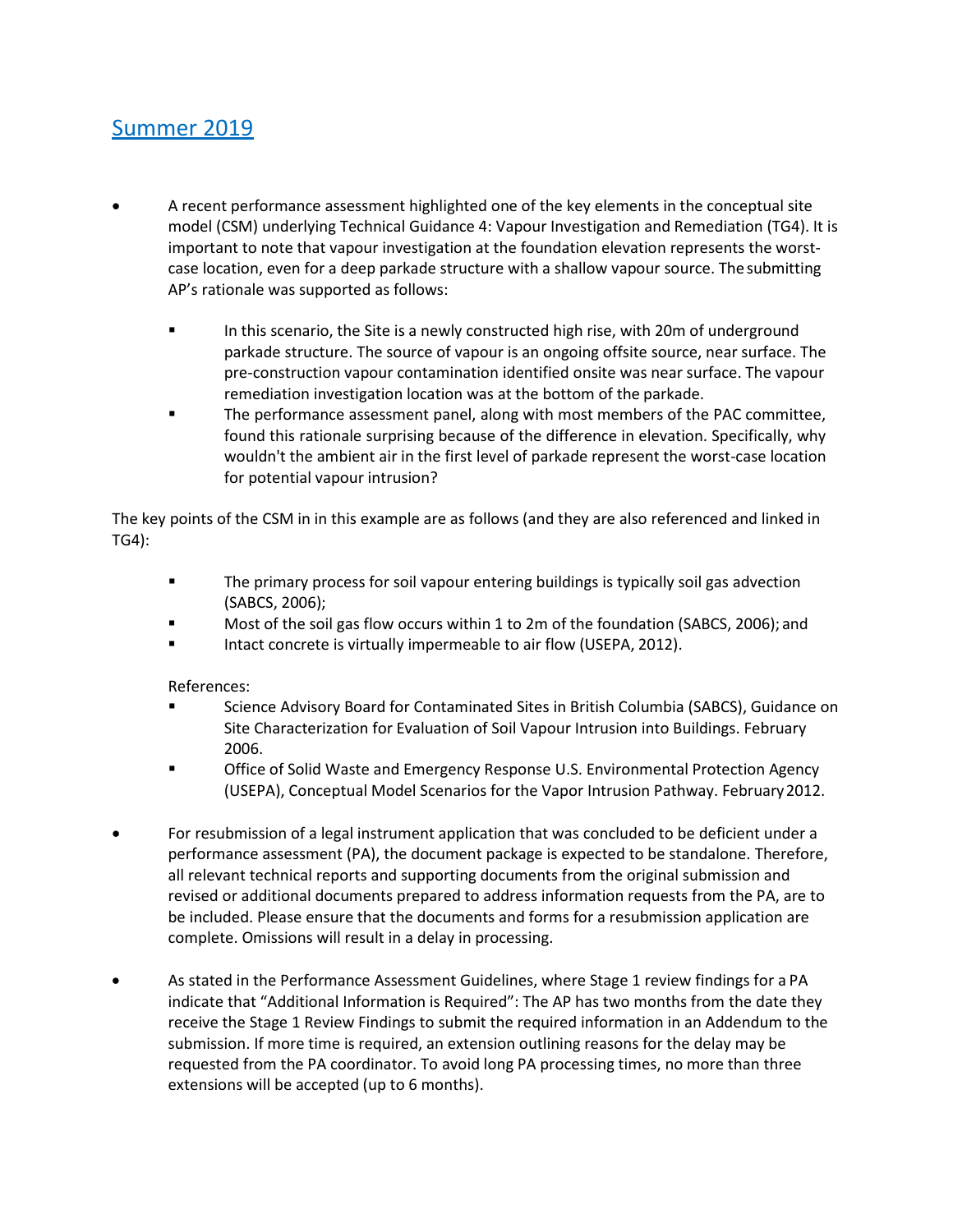• A recent PA which included a P21 drinking water release obtained for chloride in groundwater identified a requirement for background approvals for the parameter of concern (chloride in this case) for all media (e.g. under Protocol 4 and Protocol 9). ENV clarified that the P21 release cannot be relied on to dismiss chloride in soil as background. Aquatic life water use was also considered for the chloride concentrations.

### **Detailed & Administrative Screening Update**

- A recent detailed screening for a submission in which a Protocol 2 Site-Specific Numerical Soil Standards (SSS) was derived as noted on Schedule C of the instrument provided a lesson learned regarding documentation on the use of this approach in the Summary of Site Condition (SoSC). Section 4.4. of the SoSC 'Applicable Numerical Concentration Standards and Criteria' indicates that 'If Other is specified above, please explain: (applicable or excluded guidance, protocols or policies specific to the site)'. Therefore, if the submission documents include a Protocol 2 derived SSS, then the "Other' box should be checked and appropriate comment provided, including the substance(s) for which SSS's were derived. Also, if substances were remediated to a P2 derived SSS the information should be included in Section 5.3 of the SoSC in the Background column which includes P4 and P9. Please note that if the P2 derivation required a Director's Decision that this ENV document must be listed in SoSC Part 3: Document Summary and Schedule D of the legal instrument.
- CSAP was requested by Land Remediation to undertake a Detailed Administrative Screening (DAS) of CSAP submissions. The DAS started on January  $1<sup>st</sup>$ , 2015. Its primary objective is to: "Ensure that the sufficient documentation has been supplied with the CSAP Submission to meet the requirements of Procedure 12".

Since the implementation of the DAS process, many of you have indicated that the review process has been beneficial to your practice. It has become an integral part of the process for the submission for regulatory instruments and we have received positive feedback from the statutory decision makers (SDMs) at ENV.

• Please remember to mark your calendar for our upcoming webinar on the DAS on October 3rd, 2019 from 10–11 am. We will be reviewing the Preliminary and Detailed Screening Process, the screening tools, and the Annotated SoSC and discussing the feedback received from both ENV and submitting APs.

We will also cover the lessons learned from the screening process and will review some statistics gathered from the screening spreadsheets to identify common problems associated with submissions.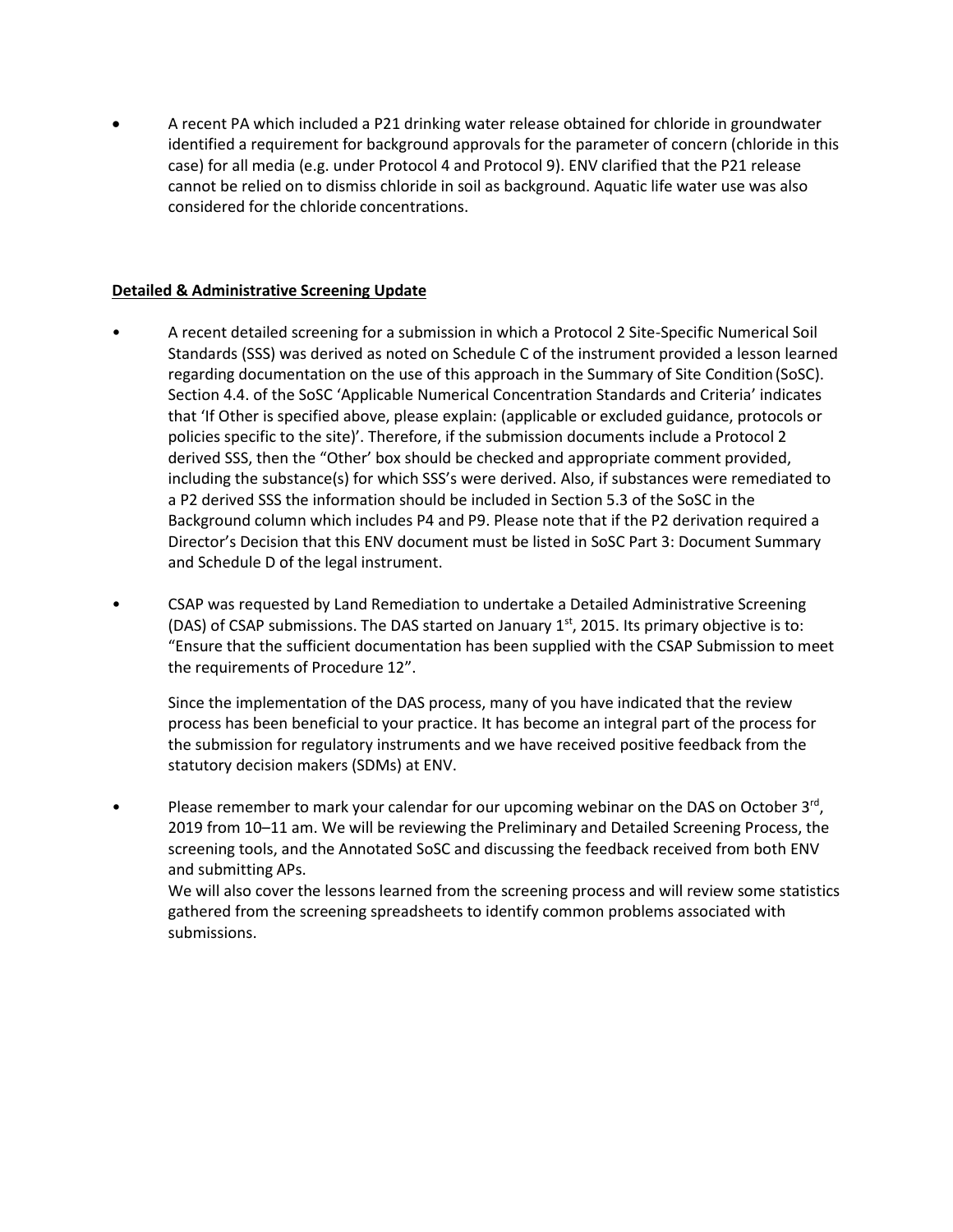# Winter 2019

Members are reminded that where communication regarding policy or other issues is sought with ENV during performance assessments (PA's), the communication will be facilitated through the delegated member (DM) and copied to the submitting Approved Professional (AP). ENV and the PAC have noted that in some cases parallel communications from submitting APs and the PA panel have occurred with ENV. This has resulted in delays to addendum submissions and in some cases has substantially increased the time for completion of a PA.

### **Detailed & Administrative Screening Update**

The Detailed Screening Committee has been meeting bi-monthly and is working on a few initiatives to benefit the membership including updating of Procedure 12 procedures for preparing and issuing contaminated sites legal instruments.

The DSC has also been tracking common issues or omissions in regulatory instrument submissions. A summary of some of the most common are provided below and submitting APs are kindly reminded to undertake a final check of their submission for these;

- Provide enough information in the SoSC to determine if applicable water use standards have been selected
- Make sure that any risk controls listed on Schedule B of the instrument are consistent with the PVP and SoSC.
- If "other" is selected under Section 4.4 of the SoSC make sure to provide clear details on what attenuation factors were applied to soils vapour and make sure this agrees with the conditions on the instrument.
- Please check the list of substances remediated for a CoC or investigated for a Determination are consistent between the SoSC and the instrument.0

### **Preliminary Administrative Screening Update**

5 top issues:

Wrong templates being used:

- Old CSAP Transmittal Letter Template is used. Please use this current template: [LINK]
- Old BH log spreadsheet template is used. Please use current template [LINK]
- 1. CoC cover letter is missing mortgage holders contact information.
- 2. Legal description does not match Land Title.
- 3. List of reports included in the Summary of Sites Condition (SoSC) and instrument template do not include AG11 Summary.

Please refer to our website [CLICK here for Submission Package Forms](http://csapsociety.bc.ca/submission-package-forms/) for the current CSAP Transmittal Letter template, Annotated SoSC and current BH log excel spreadsheet.

Current instrument templates, cover letters and recently released ENV instruments are available through the Submission Manager[: www.csapsubmissions.com.](http://www.csapsubmissions.com/)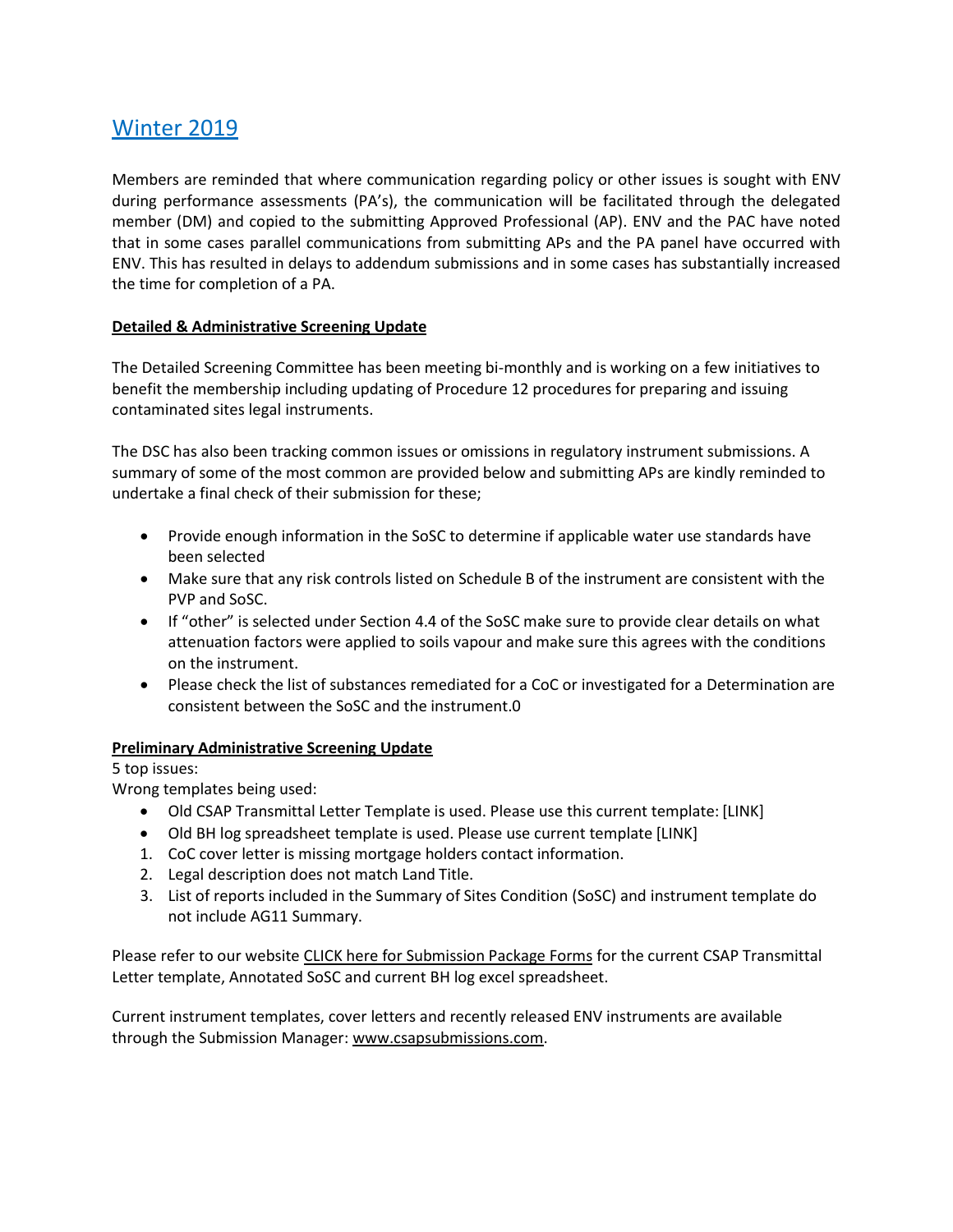# Fall 2018

1. An issue has been identified relating to site risk classification where vapour concentrations with subslab attenuation applied exceed the Protocol 11 upper cap concentrations, but ambient air measurements within the building show that the breathing zone concentrations of volatile substances meet CSR Schedule 3.3 vapour standards. ENV has clarified that if subslab with attenuation fails high risk, ENV classifies the site as high risk regardless of the breathing zone concentrations.

The response from ENV is based on the Protocol 12 flowchart and the exposure pathway questionnaire for vapour exposure as below:

HV-1: Do substances in air or soil vapour exceed UC concentrations for human inhalation for the applicable land use?

HV-2: Is the site land use urban park, agricultural, residential, commercial or industrial? If yes to both then = high risk

CSAP members are encouraged to contact ENV to seek clarification regarding situations where soil vapour concentrations are classified as high risk and ambient air concentrations are being considered for site risk classification.

- 2. ENV's review of the Summary of Site Condition Section 4.2 Hydrogeology section for pre-Omnibus submissions identified issues that were not noted in Detailed Screening and required a Water Use Determination. The issues were as follows:
	- Site located within 500m of Fraser River; poor natural water quality exceeding sodium standards. Ruled out DW and AW despite site located next to the Fraser River. They needed a water use determination for no AW; ultimately agreed that AW does apply and submission to be re-submitted.
	- Poor natural water quality, 570 m from Fraser River, exceeded TDS but missing elements in P21; DW excluded. Water Use Determination was required and ultimately received from ENV.
	- Adjacent to Fraser River, greater than 500 m; estuarine receptor so Water Use Determination was required.

Please ensure that identification of water uses follows the procedures in Protocol 21 and considers the guidance in TG6 and TG8.

3. Members are reminded that the Protocol 22 Parkade Attenuation Adjustment Divisor (PAAD) can only be used in a risk-based submission. Use of the PAAD relies on the assumption that an engineered system is in place to increase the air exchange rate within the parkade; such a system is considered risk management, and thus, the requirements for risk management in Technical Guidance 4 apply. Reference should be made to Protocol 22 and Technical Guidance 4 for clarification.

### **Detailed Administrative Screening Update**

The Post Omnibus submission rate continues to lag below historic averages (ten per month) with forty submissions received between Nov 1st, 2017 and October 9<sup>th</sup>, 2018 (an average of little more than three a month).

AP's are reminded that the **[Transmittal Letter](https://csapsociety.bc.ca/members/make-a-submission/)** is mandatory and to please use the updated template on the CSAP Website and submit as a Word document (the Word format allows the information to be directly imported into the CSAP database, saving hours of data re-entry).

The CSAP Detailed Screening Committee met with the ENV & will be working on the tracking of conditions in the instruments to allow for the updating of the ENV instrument templates among other tasks.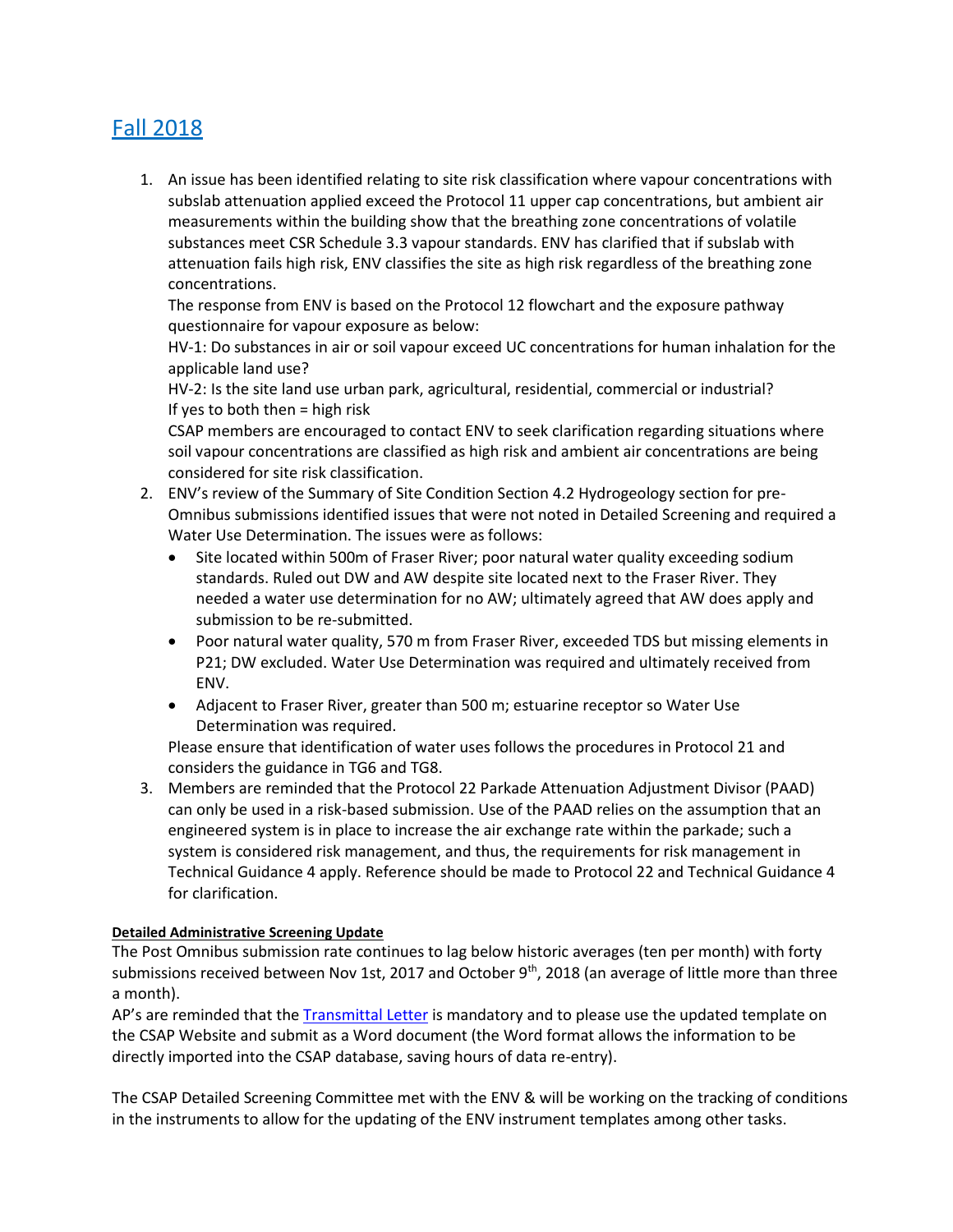# Summer 2018

1. Clarification regarding the vapour refinement step for substances listed in Table 1 of Technical Guidance 4 was provided by the ministry at the November 2017 PD Workshop. A Q&A relating to this clarification is provided below.

**Q:** Can the absence of detectable concentrations of substances listed in Table 1 of TG4 be used to refine the list of vapour PCOCs when the contaminant source is not diesel or gasoline. For example, if naphthalene is identified as a vapour PCOC at a site where poor quality fill has been identified as an APEC, can it be removed as a vapour PCOC if no detectable concentrations are reported in soil or groundwater?

**A:** Yes, the substances listed in the Table 1 of TG4 can be removed as vapour PCOCs regardless of the source. Substances not listed in Table 1 of TG4 cannot be refined based on nondetectable concentrations in soil and groundwater data and must be assessed using the approaches described in TG4. (Reference – Peter Kickham at November 2017 PD Workshop)

While the reference to gasoline and diesel sources in TG4 appears to limit the refinement step for the substances listed in Table 1 to vapours originating these sources, the ministry response to the question broadens this interpretation to allow the vapour refinement step for Table 1 substances originating from other contaminant sources.

- 2. The PAC has been reviewing the Submissions Screening Guidelines and the Performance Assessment Guidelines. The following clarifications have been added to the Guidelines, and the new versions will be posted to the CSAP website in August:
	- A. During a Performance Assessment (PA) only a single Addendum report can be submitted. This typically includes a Draft Addendum report submitted to CSAP prior to the submitting AP(s) meeting with the PA panel, followed by a Final Addendum report within two months from the date that the submitting AP(s) receive the PA Stage 1 Review Findings.
	- B. Submitting AP(s) must respond to Detailed Screening questions within 30 days of receiving them from the Administrative Screener (Anna).
- 3. For the specification of reasonable and foreseeable future land uses at a site and/or affected property, the AP should provide information in consideration of the factors listed in CSR Section 12:

(5) In specifying the primary land use, water use or sediment use under subsections (3), (4) and

(4.1), a director must take into account current and reasonable potential future land, water and sediment uses based on the following factors:

(a) current and proposed zoning for the site;

(b) land use and planning policies of the government or the municipality or

municipalities in which the site and neighboring sites are situated;

(c) current site activities;

(d)proposed site activities;

(e) current and proposed uses for surface water and groundwater on the site;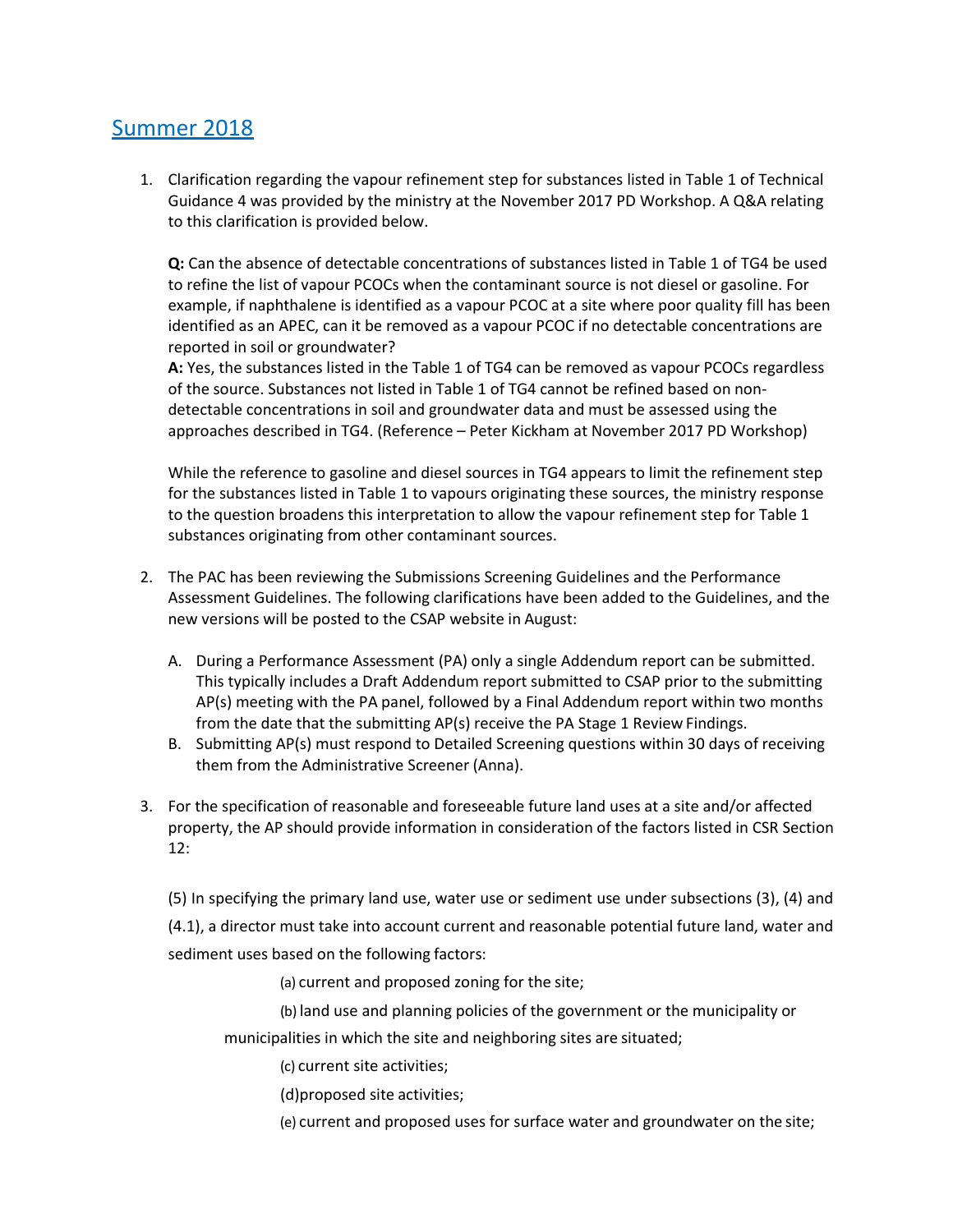(f) current and proposed land use, and surface water and groundwater uses of neighbouring sites;

(g) current nearby uses of other surface water and groundwater;

(h)the potential for surface water and groundwater to cause pollution;

(h.1)current and proposed uses for sediment at neighbouring sites;

(h.2)potential for surface water, groundwater and sediment to cause pollution on neighbouring sites;

(i)other factors that a director considers appropriate in the circumstances.

#### **Detailed Administrative Screening Update**

The Submission rate for Omnibus submissions continues to be below historic averages (10 per month) with twelve submissions received between Nov 1st, 2017 and March 31st, 2018 and a further sixteen received since April  $1^{st}$  (an average of less than 3 a month).

AP's are again reminded that some of you are not using the new Version 9.0 instrument templates which are available in the CSAP Submission Manager. Please ensure that the instrument version you are using includes "Version 9.0 R" in the footer of the instruments.

The new Annotated Summary of Site Condition has been posted to the CSAP website and Submitting AP's are encouraged to refer to this document when preparing submissions.

Screening issues that have come to light since our last newsletter include the lack of a metes and bounds survey for CoCs that list specific areas where different risk controls apply. It is not acceptable to reference these areas in figures in reports and these areas should be shown either directly in Schedule A site plan, or in an attached figure, and include a metes and bounds description in the CoC.

# Spring 2018

#### **Arm's Length AP Reviews**

APs are reminded that when conducting an arm's length review (see the CSAP Rules at <https://csapsociety.bc.ca/wp-content/uploads/CSAP-Rules.pdf> for when an arm's length review is required), the AP(s) must remain arm's length during a Performance Assessment. When submitting Additional Information Addendums in response to PA Stage 1 Review Comments, to remain arm's length, APs should prepare a covering letter indicating that they have reviewed the addendum, and agree with the information presented.

#### **Railway Tracks as an APEC**

The question as to whether on-Site Railway Tracks presented an APEC has recently come up during a PA. It is noted that AG13 addresses this issue and states the following:

• For the purposes of completing a site profile, active railway tracks would only be noted as a Schedule 2 activity where a "rail yard", maintenance facility or other freight handling also occurred. However, upon decommissioning, all railway tracks are considered a Schedule 2 activity (G3, G6 or G7, as appropriate) and must be included in a site profile.

#### **Mandatory Use of the CSAP Transmittal Letter**

As recently communicated via email, please be advised that use of the CSAP Transmittal Letter is now mandatory when making a submission. Given that most documents are submitted electronically, the use of the Transmittal